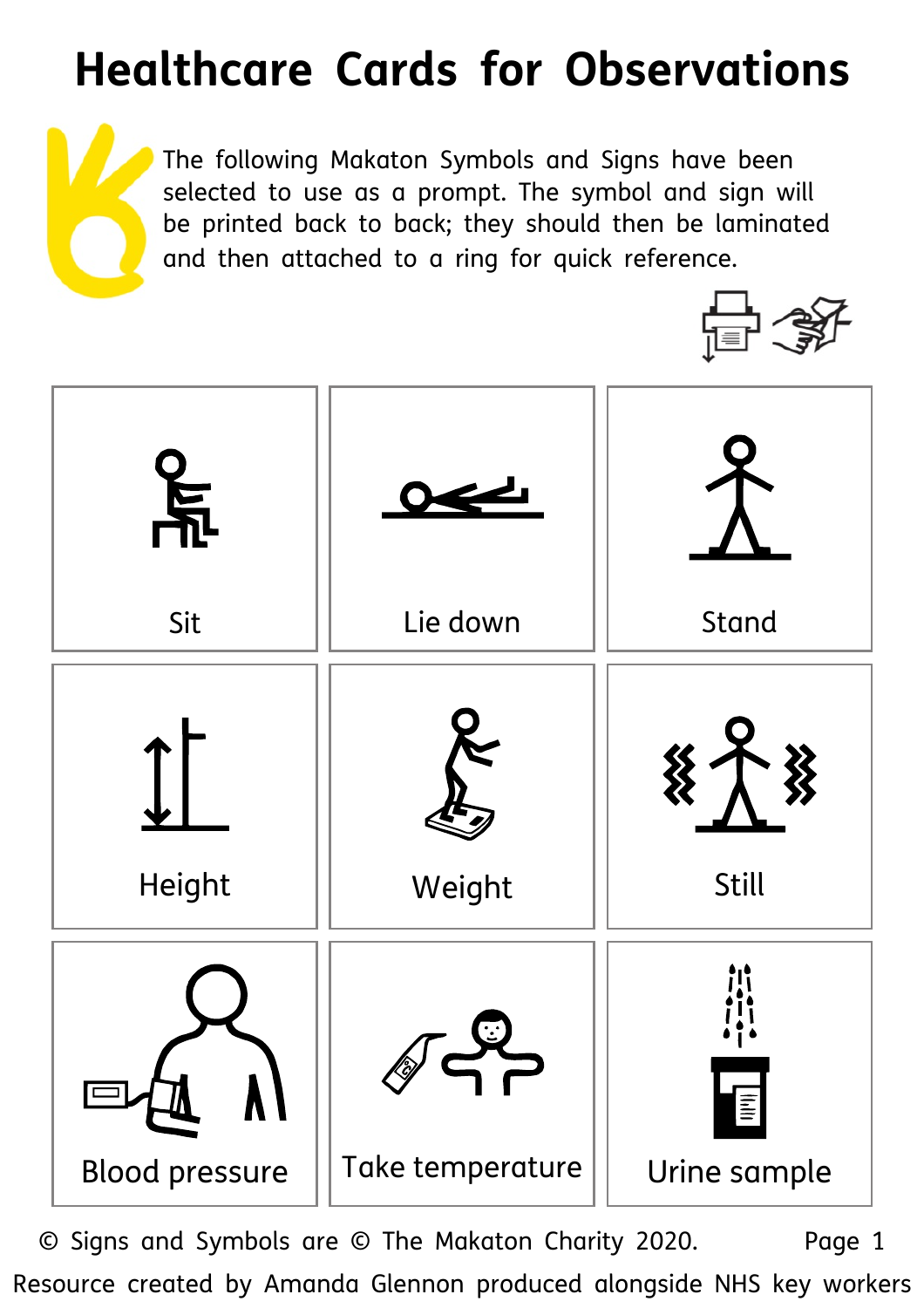

Please see other resources available from The Makaton Charity including,

- Health Care Cards
- Coronavirus information
- 
- The LD Pledge





© Signs and Symbols are © The Makaton Charity 2020. Page 2 Resource created by Amanda Glennon produced alongside NHS key workers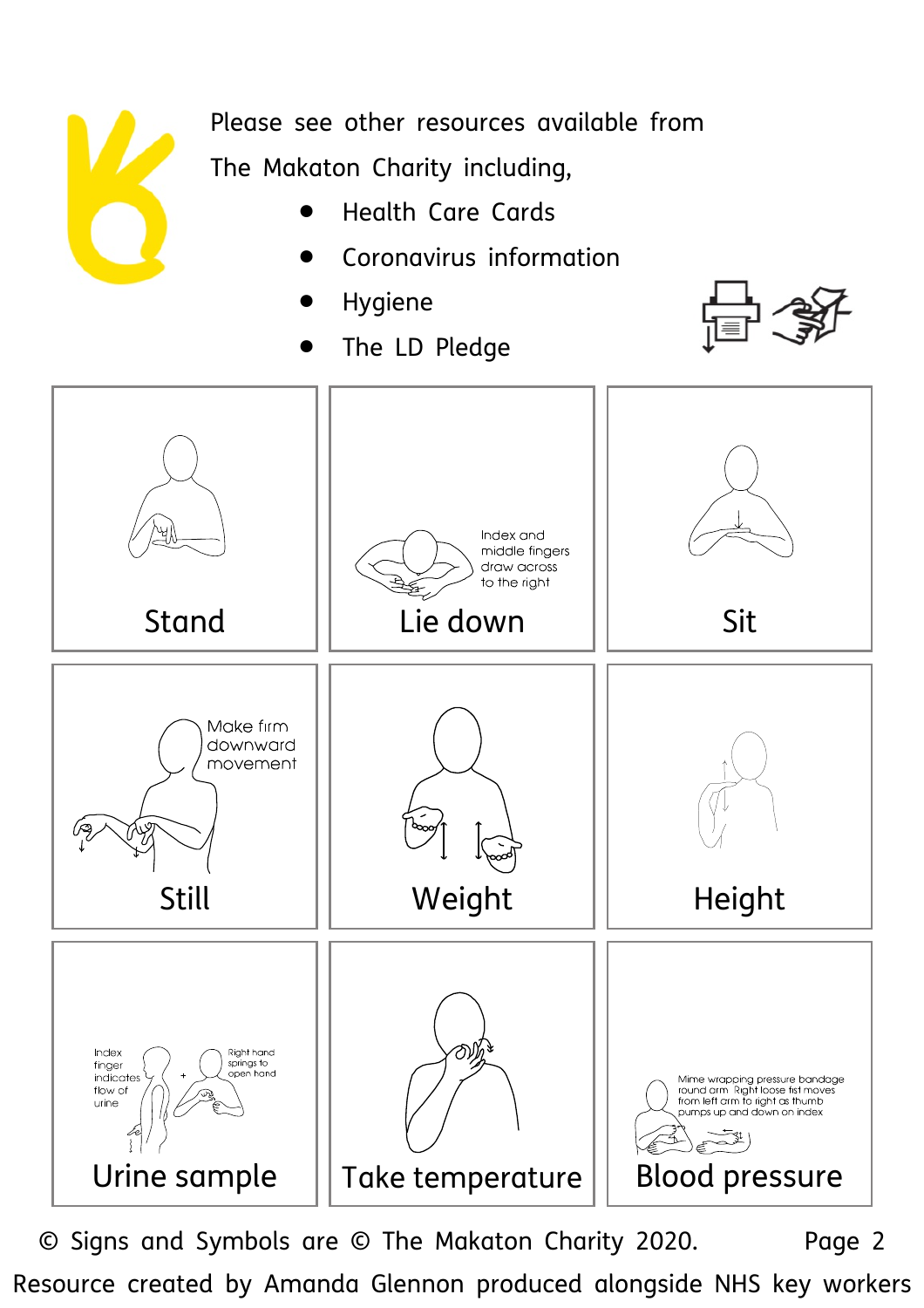

© Signs and Symbols are © The Makaton Charity 2020. Page 1 Resource created by Amanda Glennon produced alongside NHS key workers